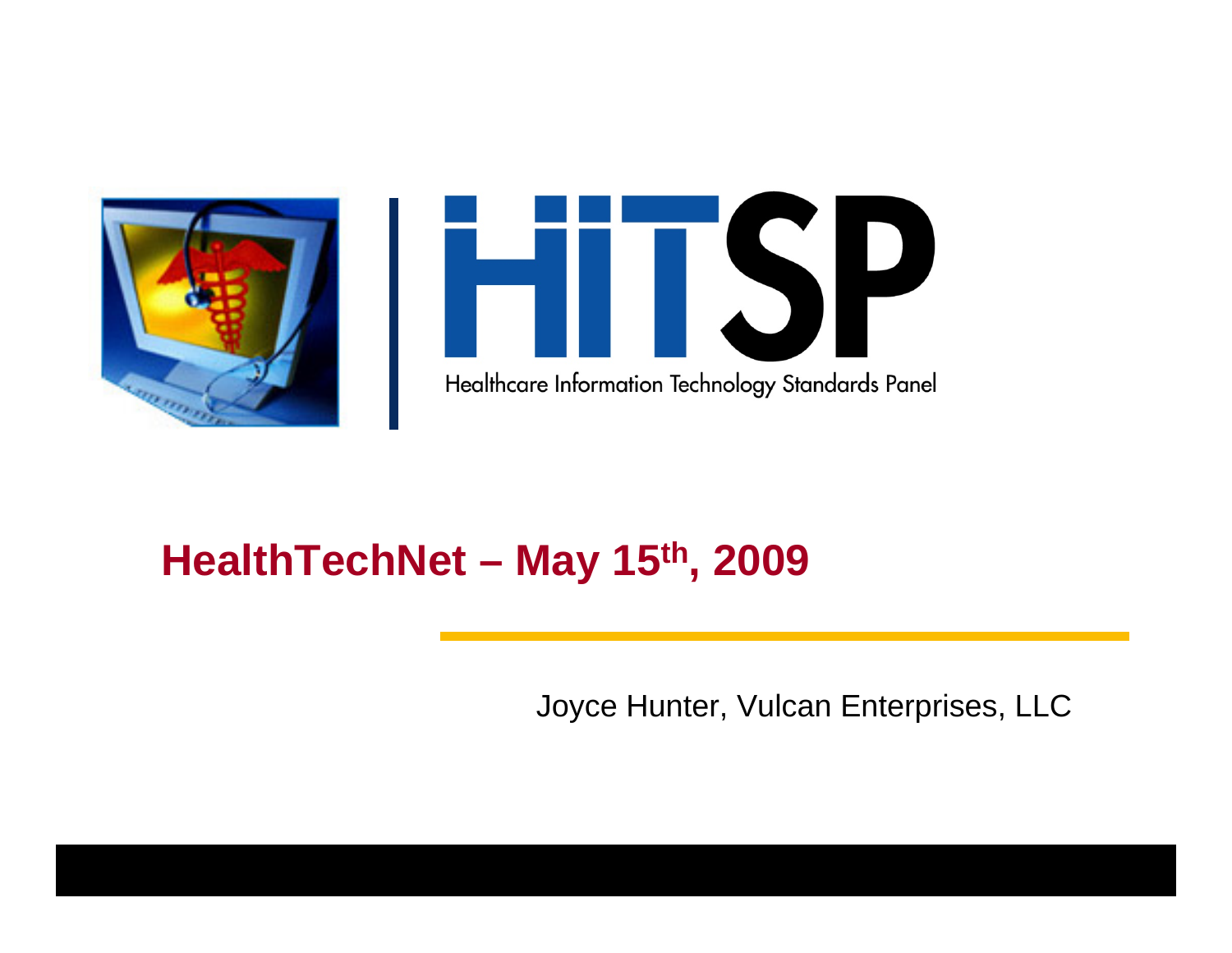

### **The Panel's Purpose**

To harmonize and integrate diverse standards that will meet clinical and business needs for sharing information among organizations and systems.

- ❏ Establish HITSP Interoperability Specifications and promote their acceptance;
- $\Box$  Support the deployment and implementation of HITSP Interoperability Specifications across the health care enterprise;
- $\Box$  Facilitate the efforts of standards developing organizations to maintain, revise or develop new standards as required to support the HITSP Interoperability Specifications.

**Harmonized standards promote interoperability, enhance healthcare quality and contain costs**

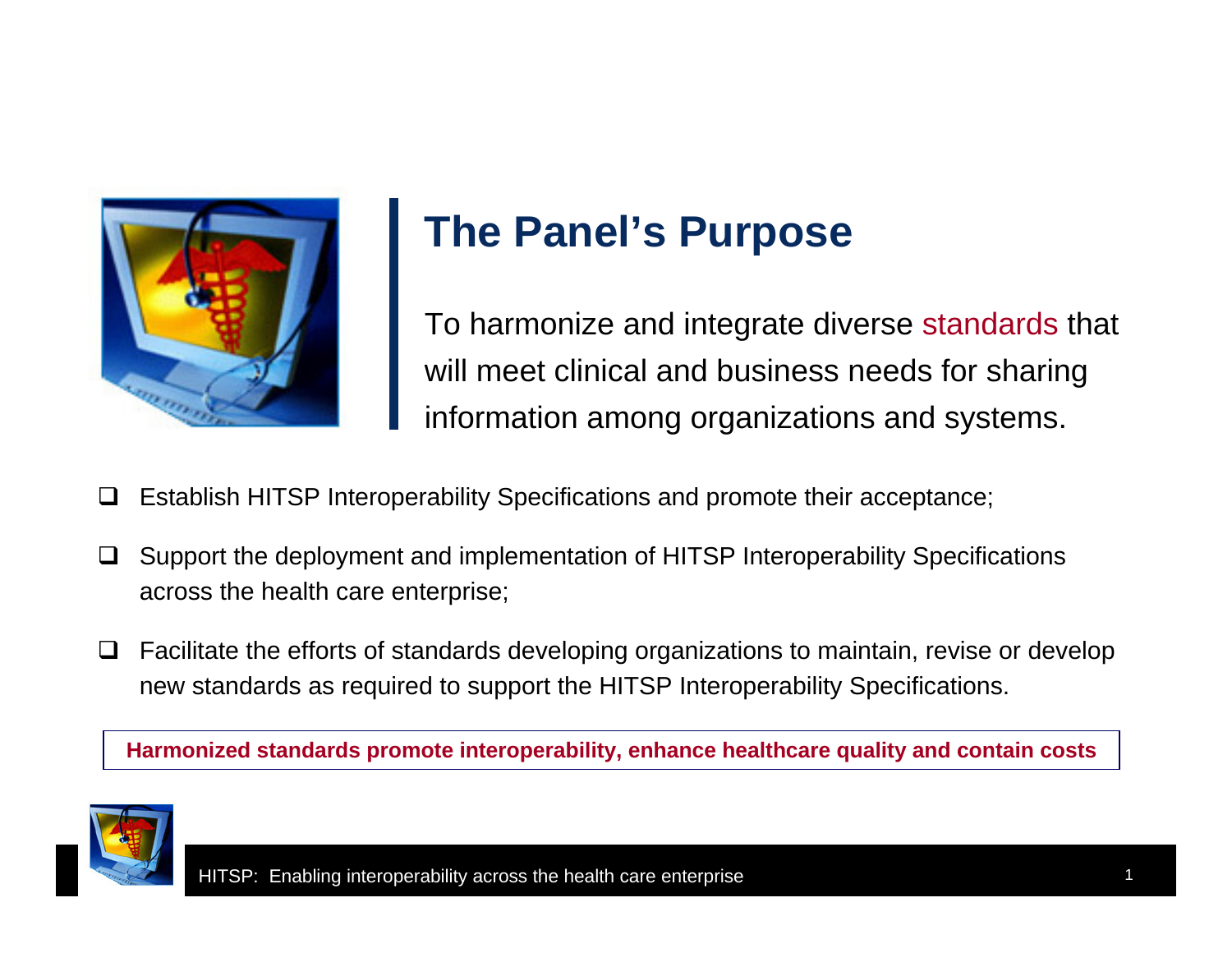#### **Standards Harmonization Goals**



To achieve interoperability, harmonization must be achieved in 5 areas:

- *Context/Information Model* establishing a common reference information model to support clinical, public health, financial, and administrative healthcare functions
- *Terminology/Content Definition* establishing common reference terminology models and data content specifications that are integrated with the information model
- *Privacy and Security* establishing a common security framework
- *Methodology* establishing a common methodology/process that all standards organizations and code set maintainers will follow to achieve standards harmonization
- *Information Exchange* establishing a common information interchange format and standards-based application roles and interactions in a comprehensive dynamic model

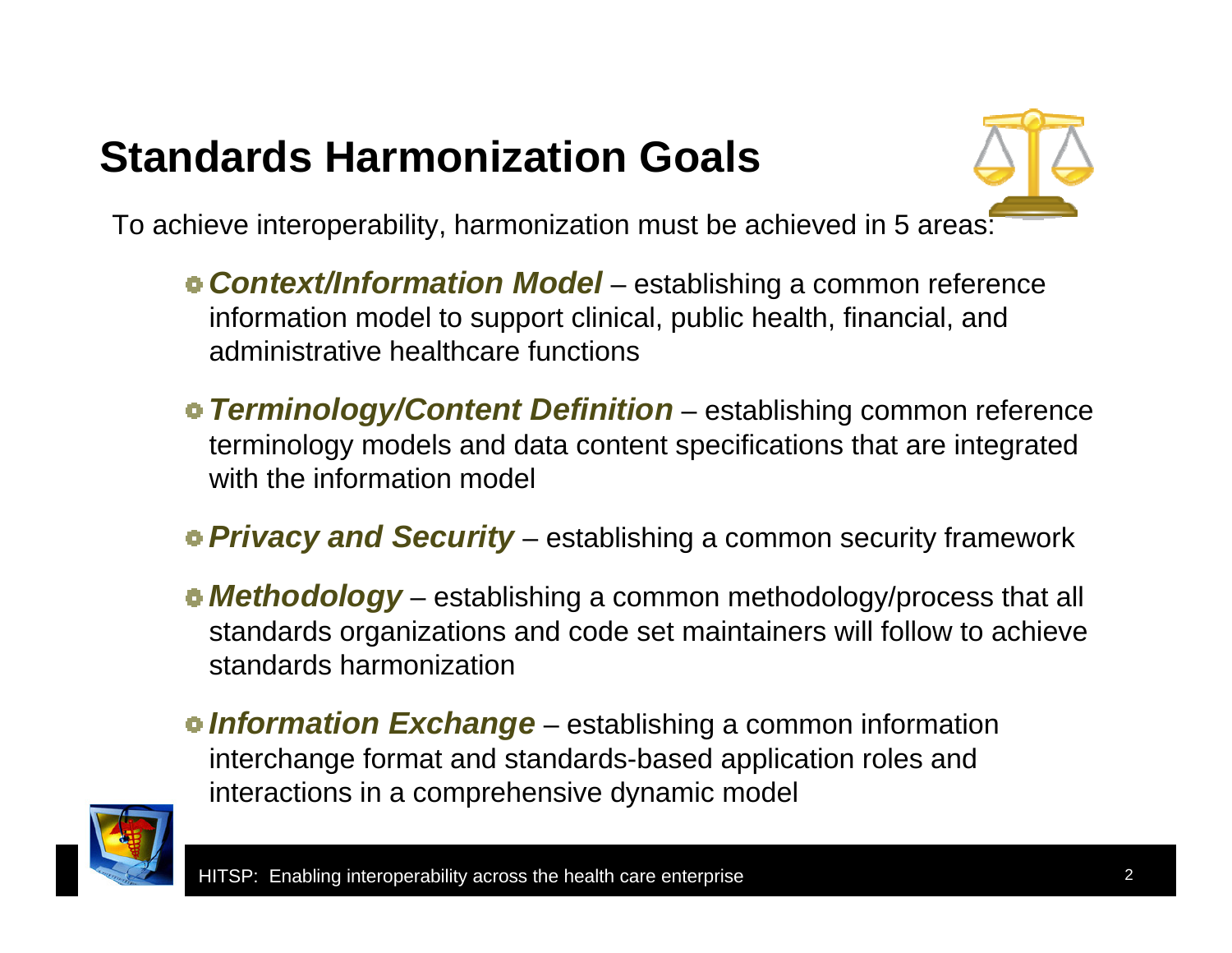#### **HITSP and Its Stakeholders - Harmonizing and Integrating Standards To Meet Clinical and Business Needs**

| <b>Patients</b>                                        |                  | <b>Specialists</b> | <b>Review Boards</b>                        |                 | <b>Outpatient</b>                    |                                       |  |
|--------------------------------------------------------|------------------|--------------------|---------------------------------------------|-----------------|--------------------------------------|---------------------------------------|--|
| <b>Consumers</b>                                       |                  | <b>Payers</b>      |                                             | <b>Practice</b> |                                      | <b>Healthcare</b><br><b>Providers</b> |  |
| <b>Employers</b>                                       | <b>Suppliers</b> |                    | <b>Guidelines</b>                           |                 | <b>Government</b><br><b>Agencies</b> |                                       |  |
| <b>General</b>                                         | <b>Hospitals</b> |                    | <b>Residential</b><br><b>Care Providers</b> |                 |                                      |                                       |  |
| <b>Practitioners</b>                                   |                  |                    |                                             |                 |                                      |                                       |  |
|                                                        |                  |                    |                                             |                 |                                      |                                       |  |
| HITSP - volunteer-driven, consensus-based organization |                  |                    |                                             |                 |                                      |                                       |  |

funded by the Department of Health and Human Services.



HITSP: Enabling interoperability across the health care enterprise **3** 3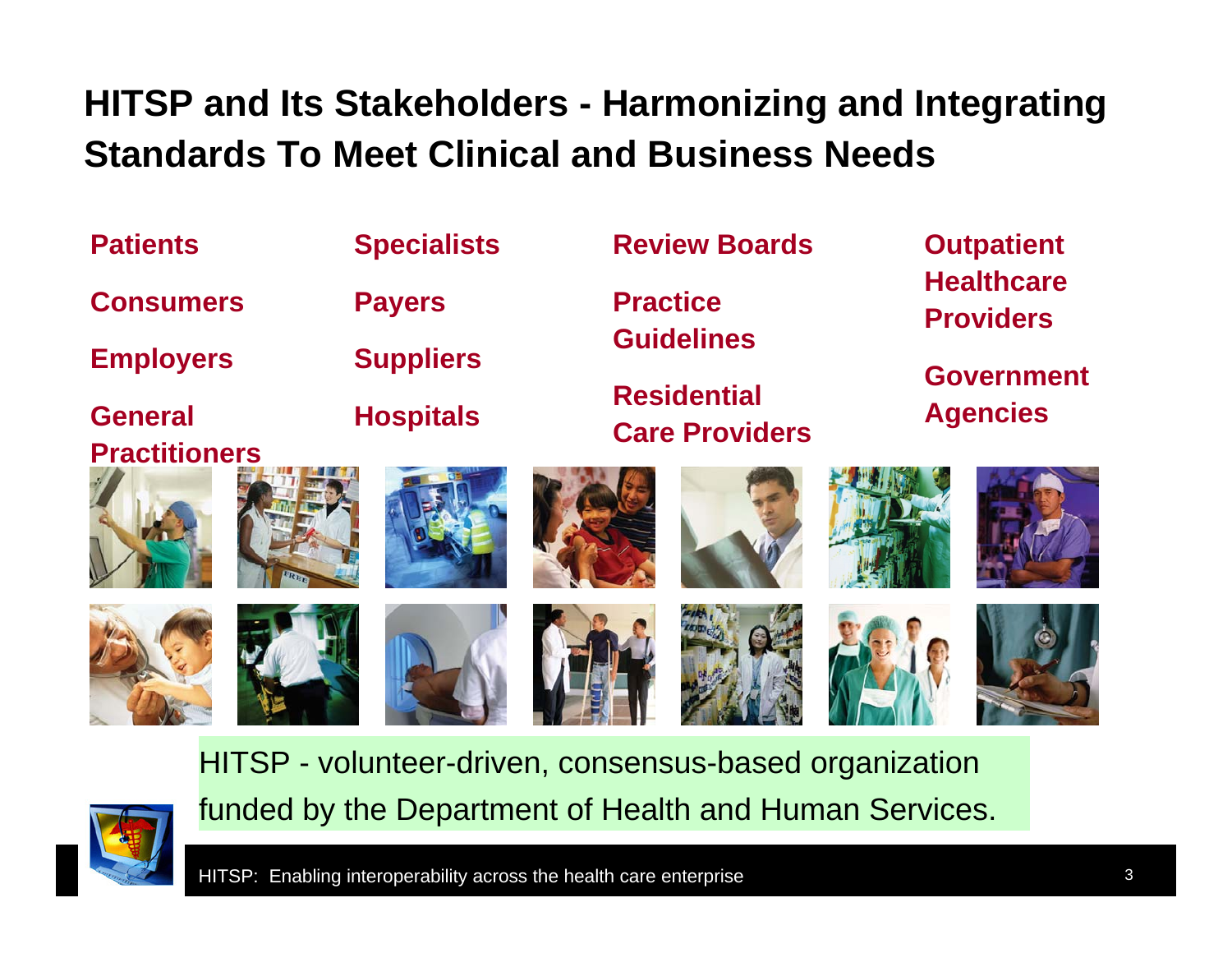

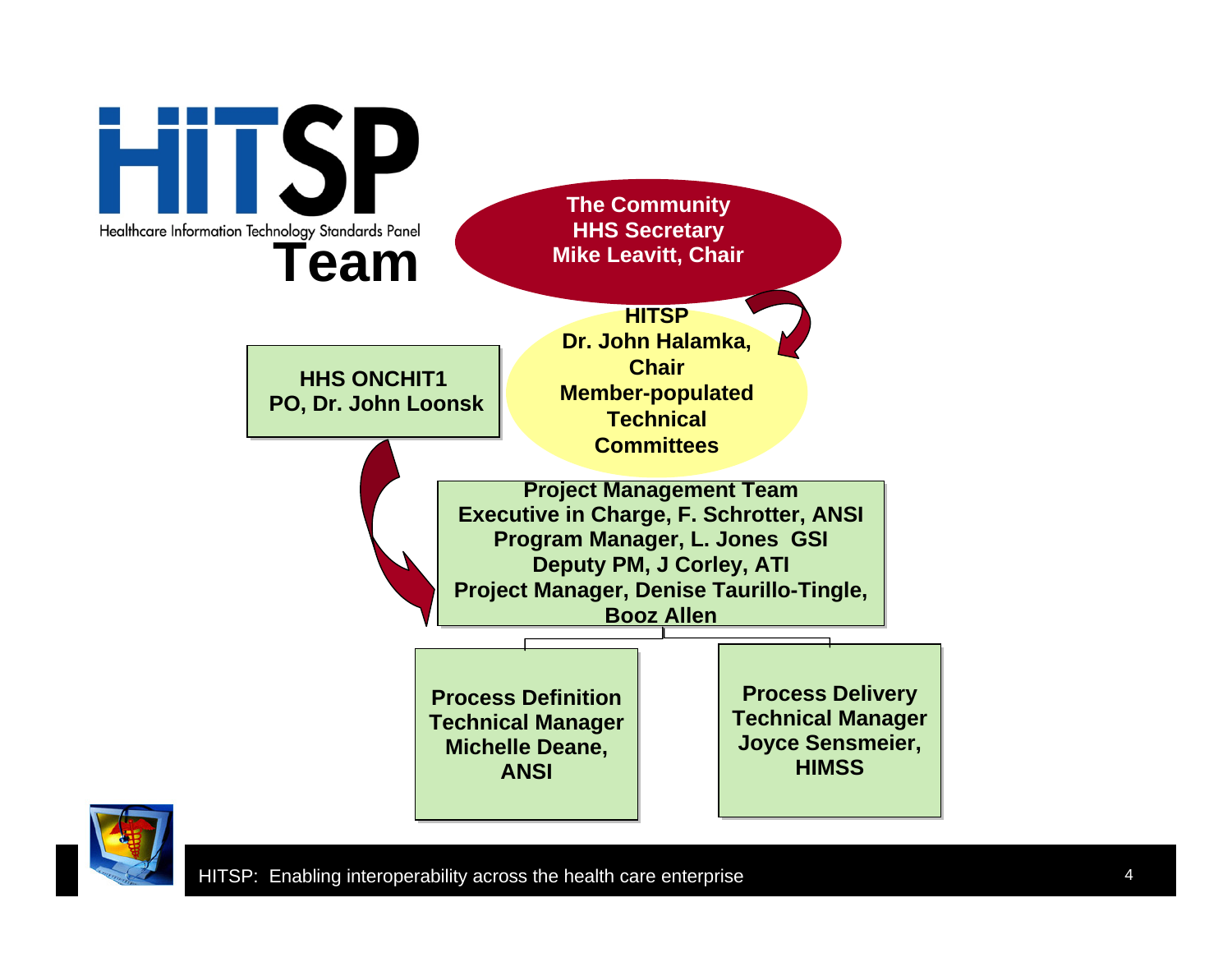**Federal Agencies must use the Recognized Interoperability Standards that have been harmonized by the Healthcare Information Technology Standards Panel**

**Federal Register**/Vol. 73, No. 15/Wednesday, January 23, 2008/Notices **3973**

#### **DEPARTMENT OF HEALTH AND HUMAN SERVICES**

**Office of the National Coordinator for Health Information Technology (ONC), DHHS**

**Notice of Availability:** Secretarial Recognition of Certain Healthcare Information Technology Standards Panel (HITSP) Interoperability Specifications as Interoperability Standards for Health Information Technology

**HITSP is playing an integral role in the development of a Nationwide Healthcare Information Network (NHIN) for the United States**

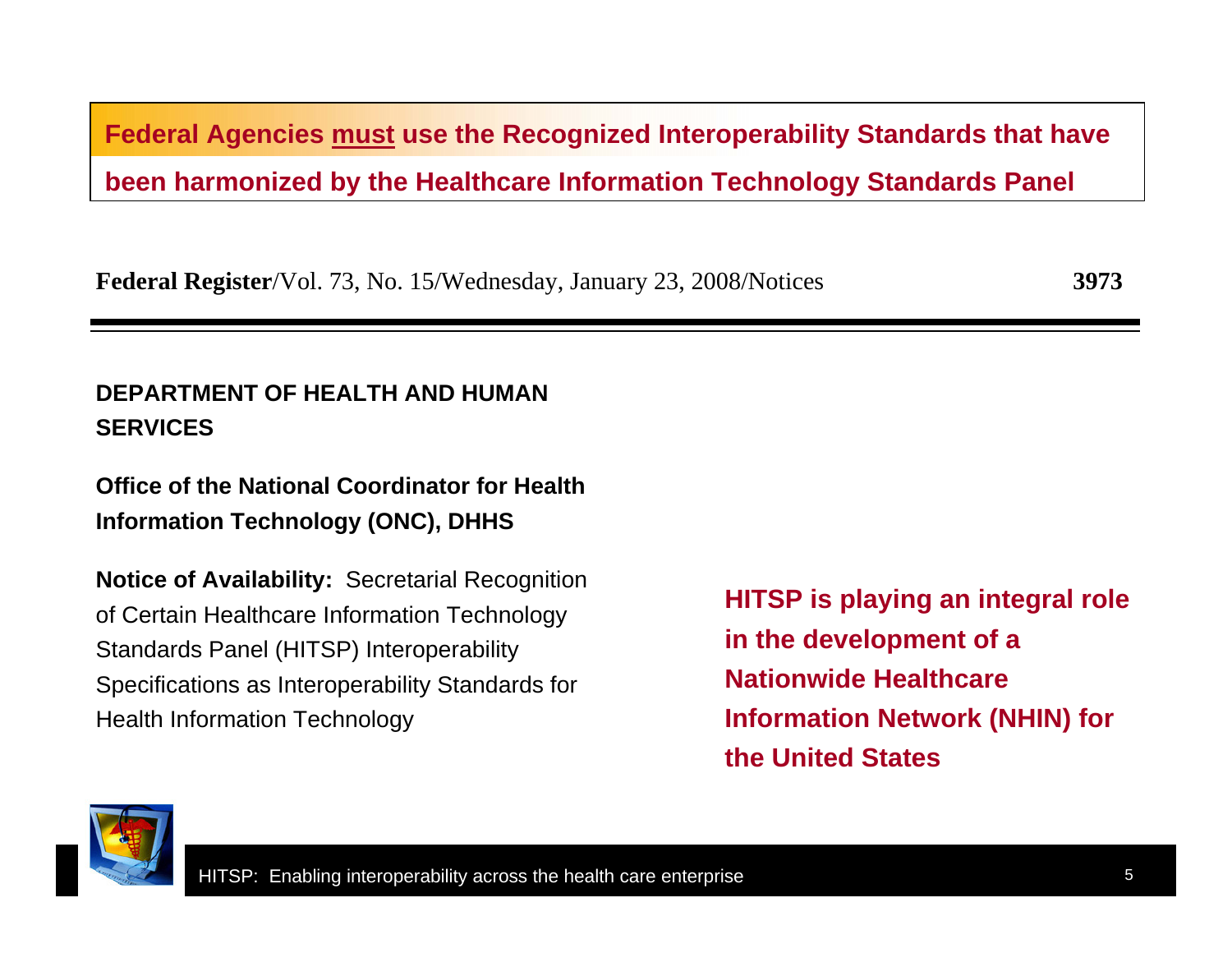

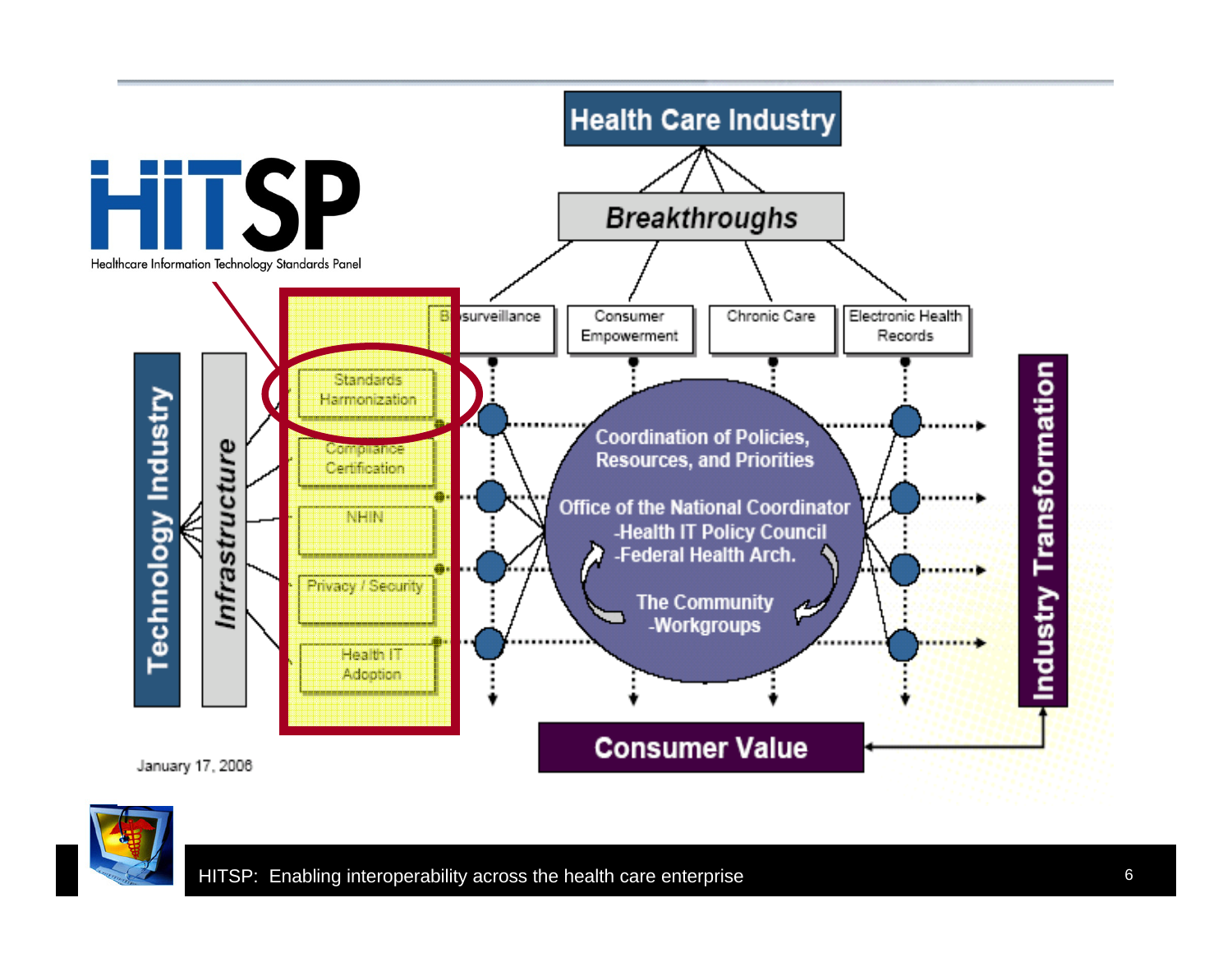#### **HITSP Standards Harmonization**



- 1. Identify a pool of standards for a general breakthrough area
- 2. Identify gaps and overlaps for specific context
- 3. Make recommendations for resolution of gaps and overlaps
- 4. Develop **Interoperability Specifications** for using the selected standard(s) for a specific context
- 5. Test the instruction for using the standard

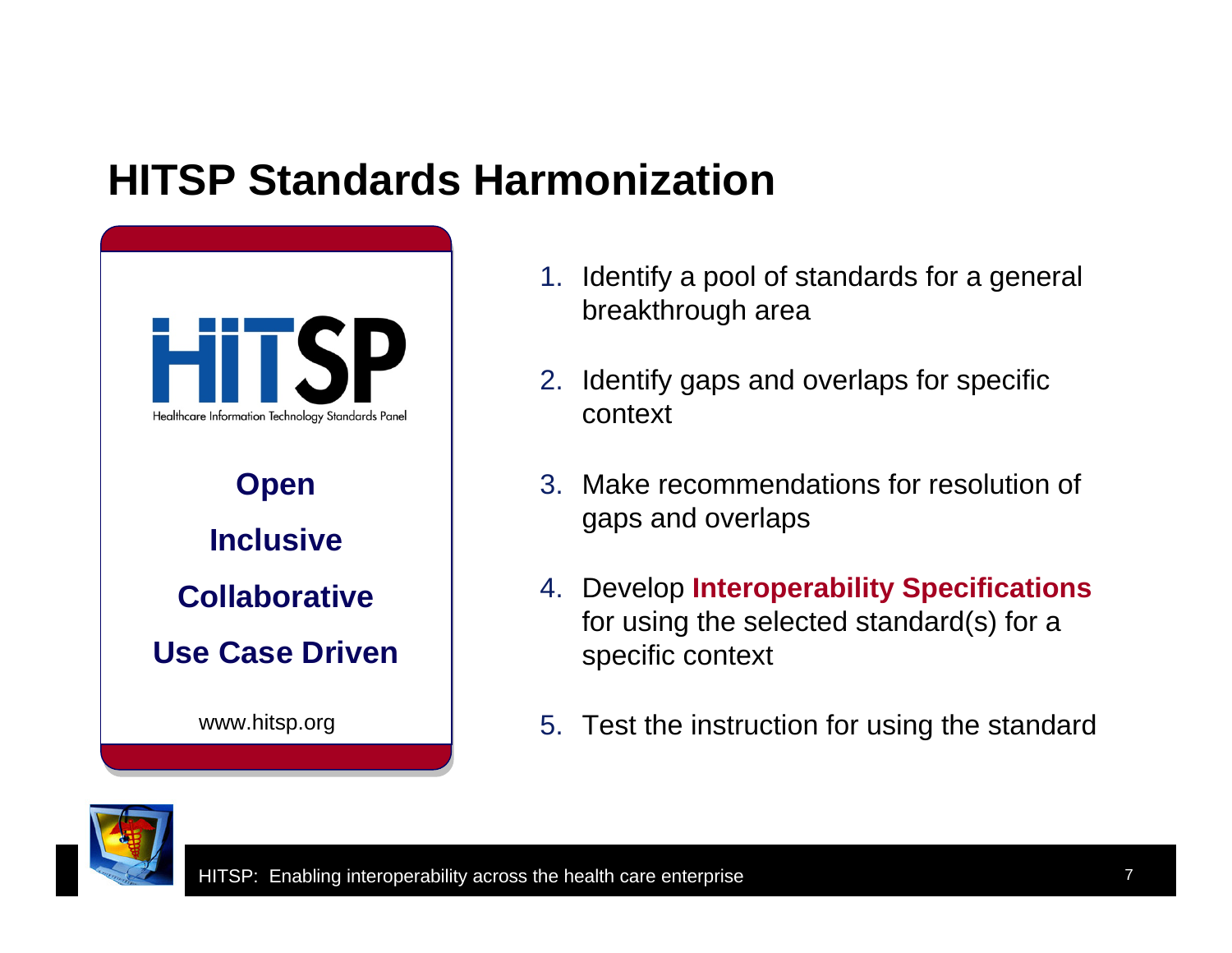### **Team Organization & Governance Tiger Teams for Required Deliverables**

- □ Creating the EHR-Centric "light-weight" IS based exclusively on existing constructs and selected standards
- **□ Creating the Security, Privacy, and Infrastructure Service (Suite)**
- **□ Continuing Quality Measures project, based on IS06** 
	- Note **only** effort expected to continue as an ongoing TC effort
	- Crucial to meeting basic objective of improved quality and efficiency

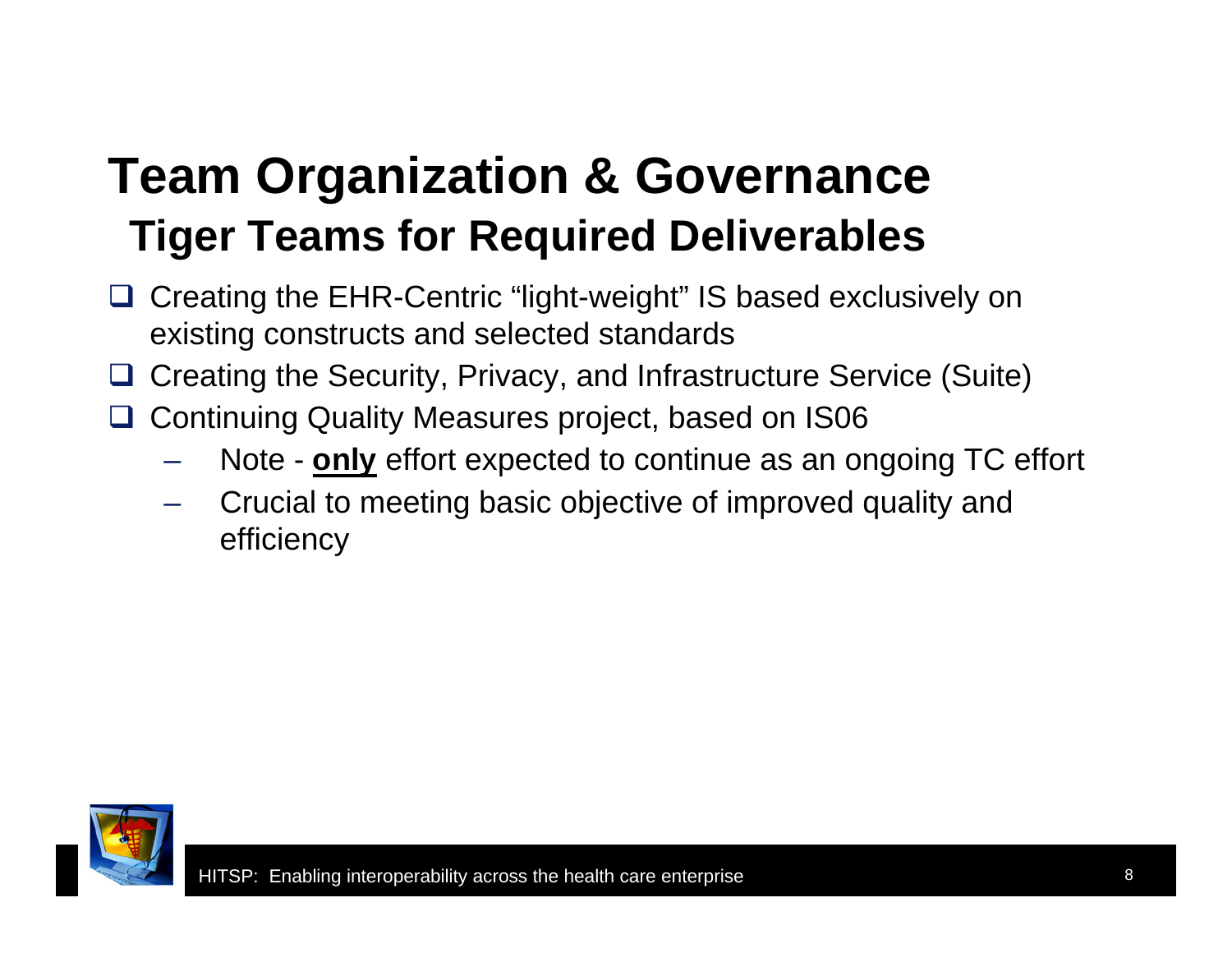### **Team Organization & Governance More Details on Required Deliverables**

- □ Creating the EHR-Centric "light-weight" IS based exclusively on existing constructs and selected standards
	- –Prototyping the new process for more rapid development of an IS
	- – Validating new templates, Information Exchange Requirements (IERs) and Data Requirements (DRs)
- **□** Creating the Security, Privacy, and Infrastructure Service (Suite)
	- – What's different:
		- Clarifies requirements on context of use, enabling both HITSP and any other organization to establish an appropriate context for use
		- Names necessary services and identifies orchestration of existing (for initial deliverable) constructs to deliver such services
	- – Priority is to address security and privacy ARRA requirements. Addressing infrastructure is a goal for June 30, but must be subordinate to security and privacy. Any infrastructure efforts deferred due to this priority would be resolved in July or later.

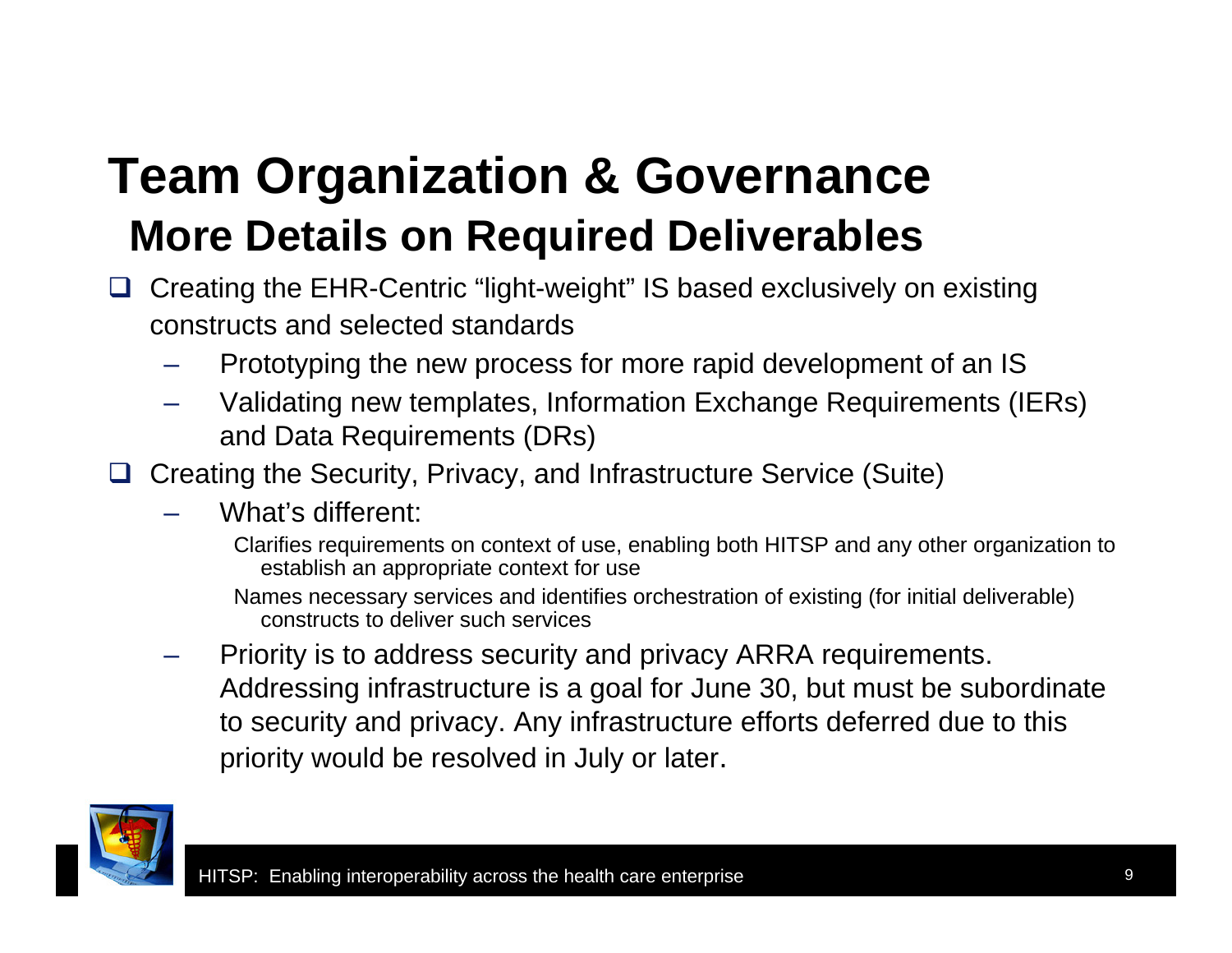### **Team Organization & Governance Tiger Teams for Supporting Deliverables**

**□ Finalize Exchange Architecture and Harmonization Framework** 

- Ensure consistency and clarity of concept definitions and cleanup IERs, DRs, Exchange Actions, Exchange Content
- $\Box$  Data Architecture address Data Element, Template, and Value Set
	- Clean up these artifacts and decide how to manage

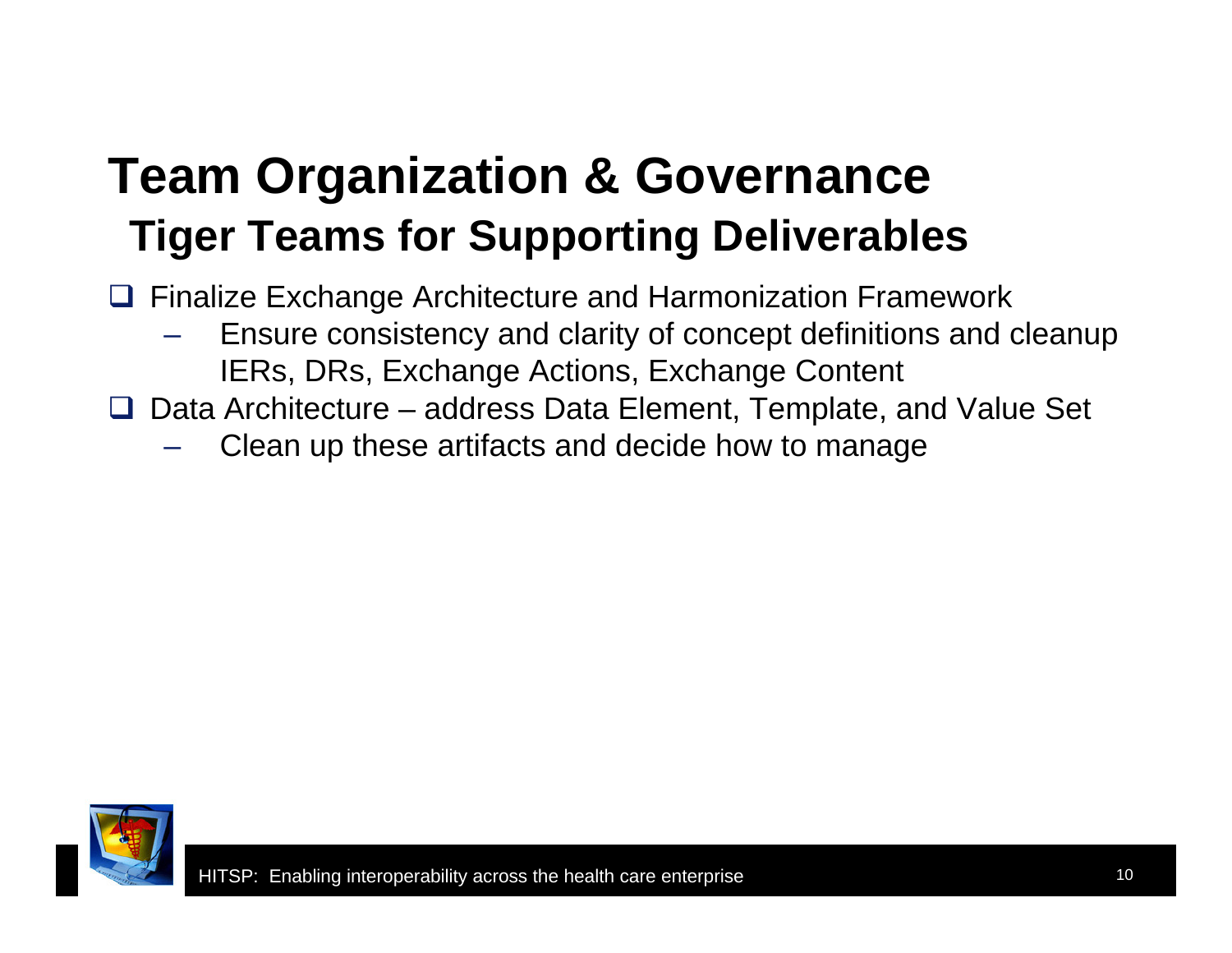### **Team Organization & Governance Needed Ongoing Coordination Efforts**

- **NHIN Collaboration/Support** 
	- Improve alignment with existing NHIN specifications
	- Proactively align with emerging NHIN specifications
- **Q** CCHIT coordination
	- Address the Advanced Technology certification effort clinical decision support, interoperability, quality, and security
	- Strategic view on coordination of test approaches and support
- $\Box$  Test Collaborative NIST, HITSP, and CCHIT
	- Goal assist ONC and NIST in merging this collaborative with the NIST, CCHIT
	- Refine testing approach being developed by Test Collaborative
	- Address emerging efforts of these tiger teams

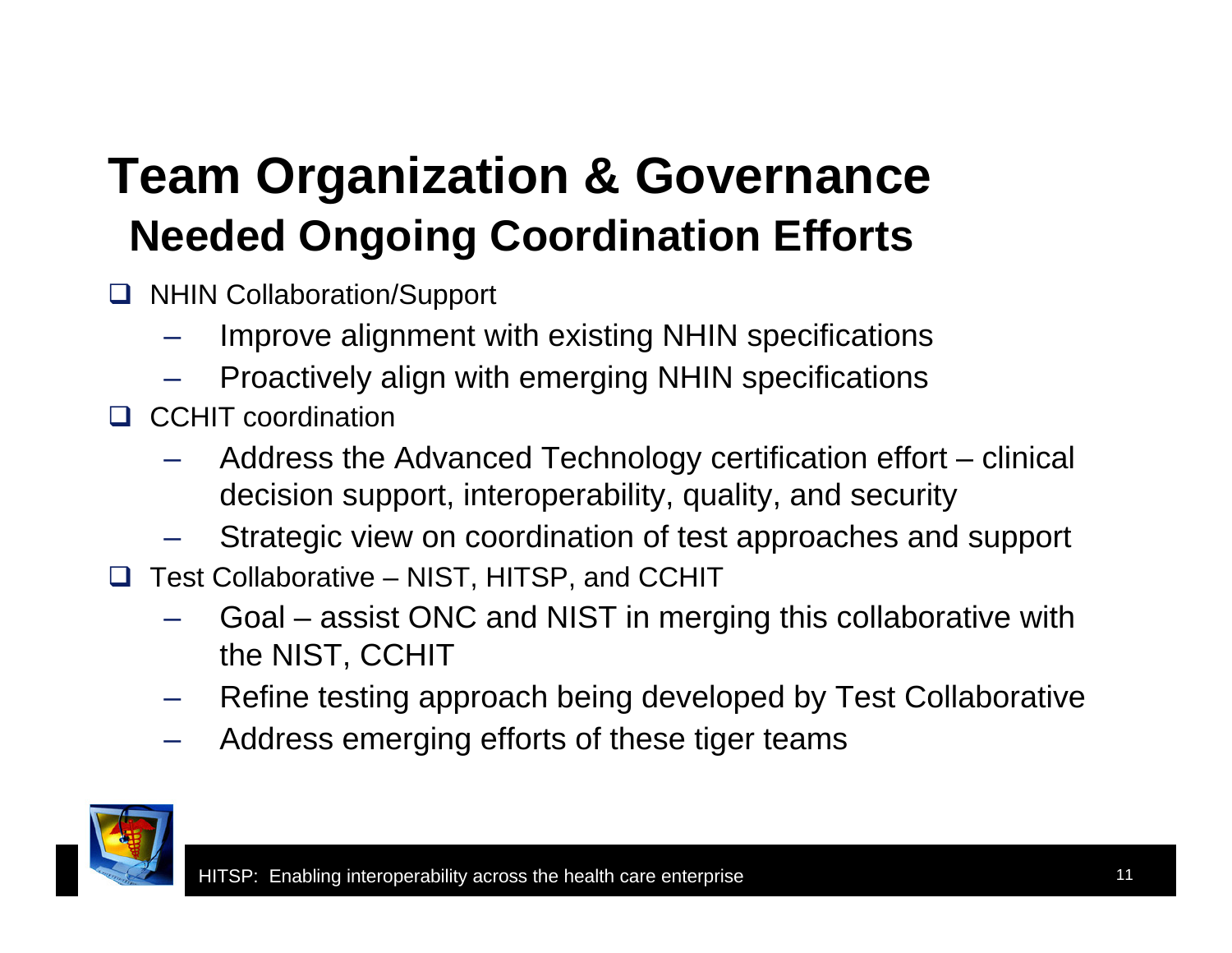## **Team Organization & Governance Staff Efforts**

**□** Create content publication and management infrastructure

- To support authoring and multi-audience usability.
- To maximize reuse and repurposing of HITSP artifacts to meet needs
- $\Box$  Establish roadmap for ARRA gap and extension resolution to align with planned increases in level of "meaningful use"
	- Staff will organize and create early draft
- $\Box$  Make existing ISs and associated constructs consistent and move to new templates
	- Staff does cleanup where no new content needed
	- Appropriate TC members involved in cleanup where new content (IERs, DRs, diagrams and tables, but no new standards added) needed
	- Results of this cleanup will also be put into the adoption cycle

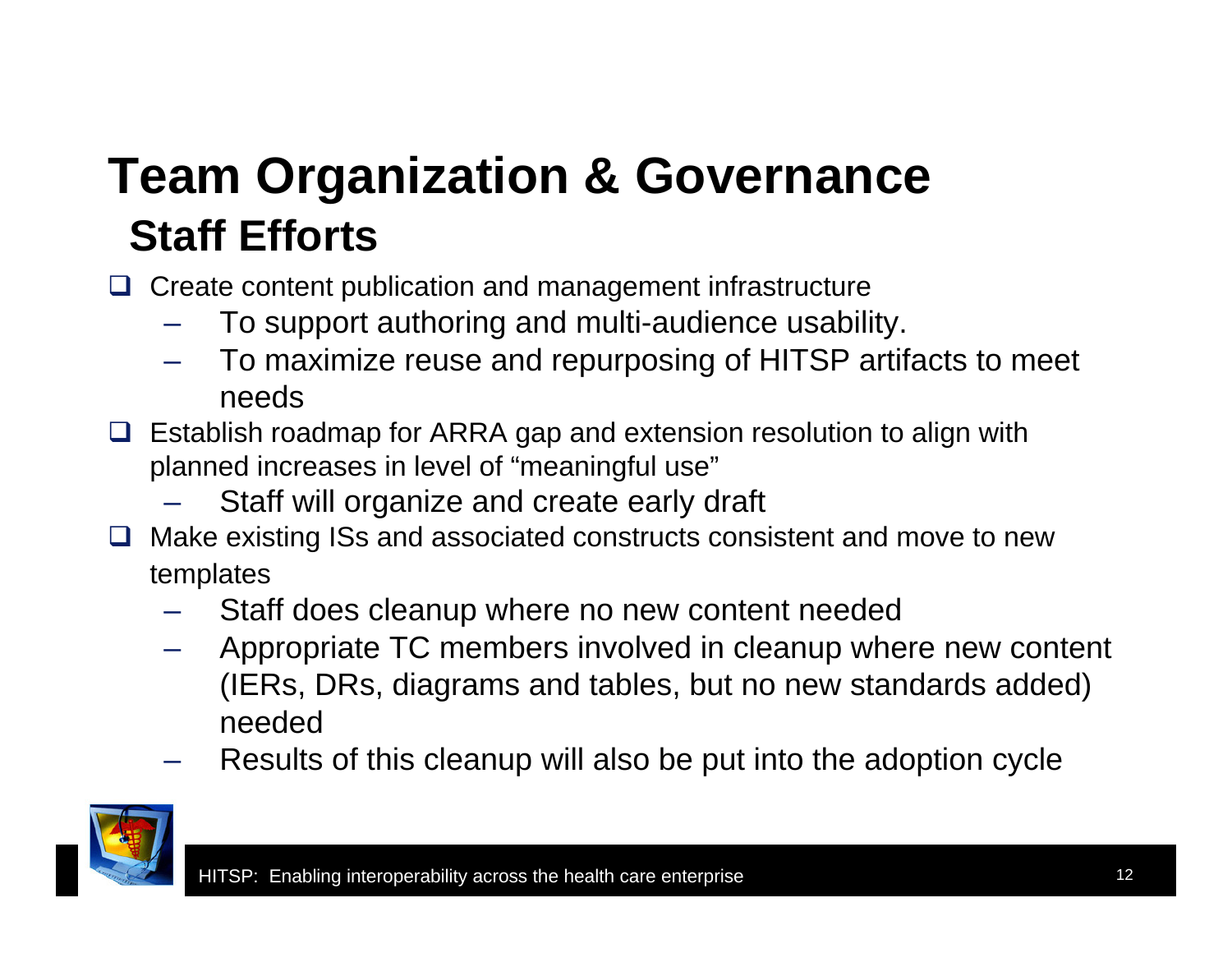### **My Definition of Meaningful Use**

Processes and workflow that facilitate improved quality and increased efficiency

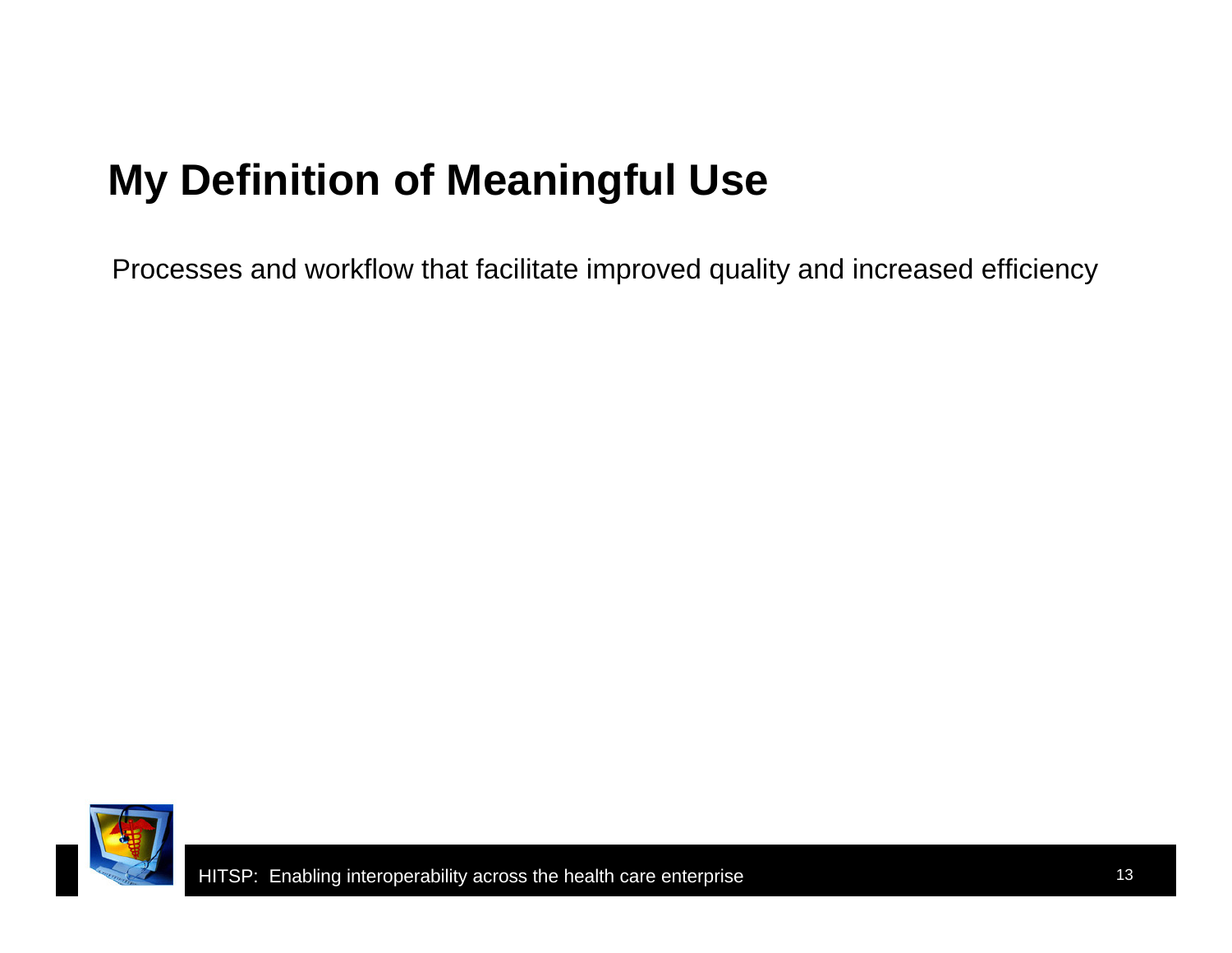#### Standards Harmonization Roadmap



HITSP: Enabling interoperability across the health care enterprise

**HITSP**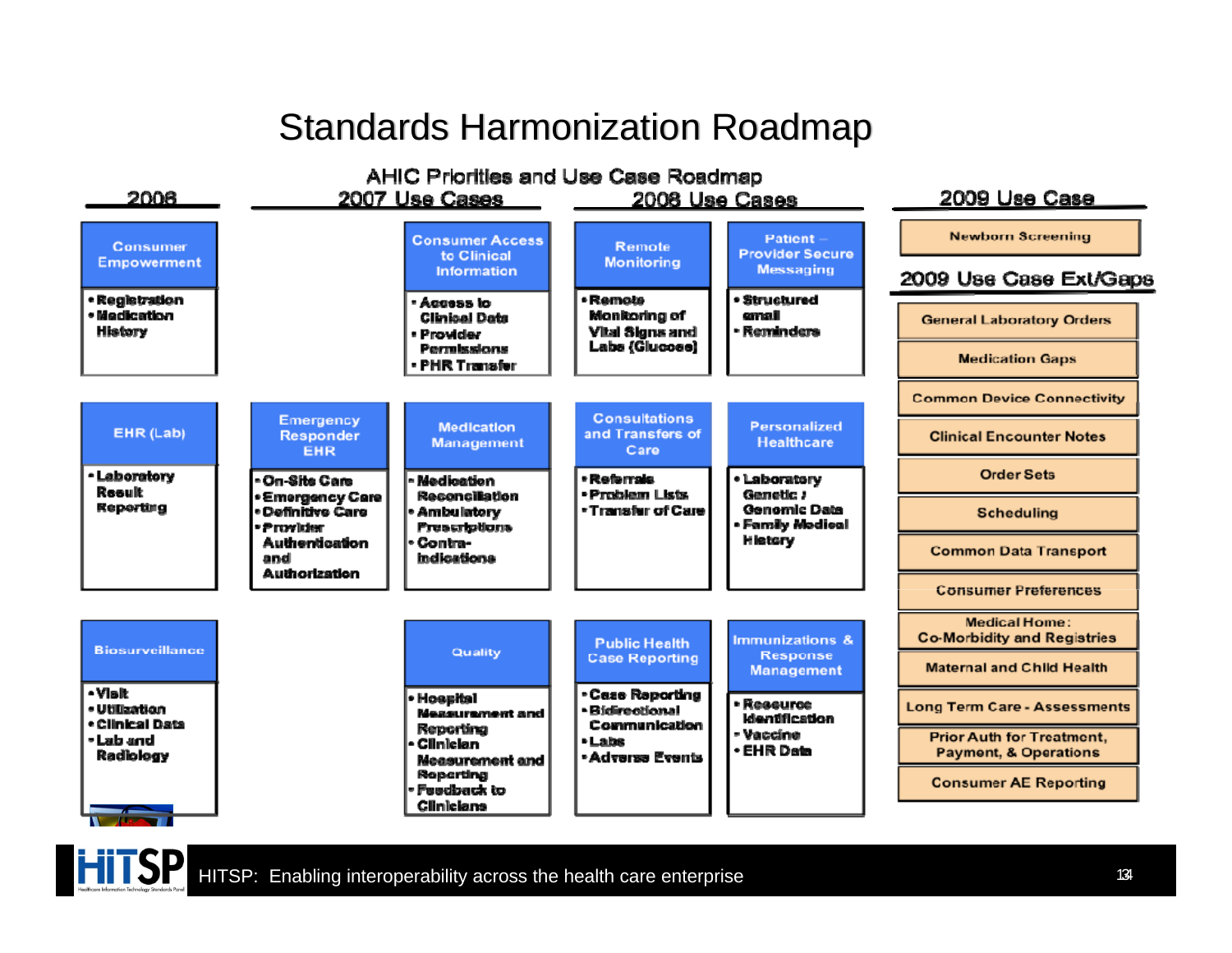# **Massachusetts Approach to Data Sharing**

- $\bullet$ Doctor to Doctor
- $\bullet$ Doctor to Hospital/Hospital to Doctor
- $\bullet$ Community to Community
- $\bullet$ Quality Warehouse
- $\bullet$ Provider to Payer

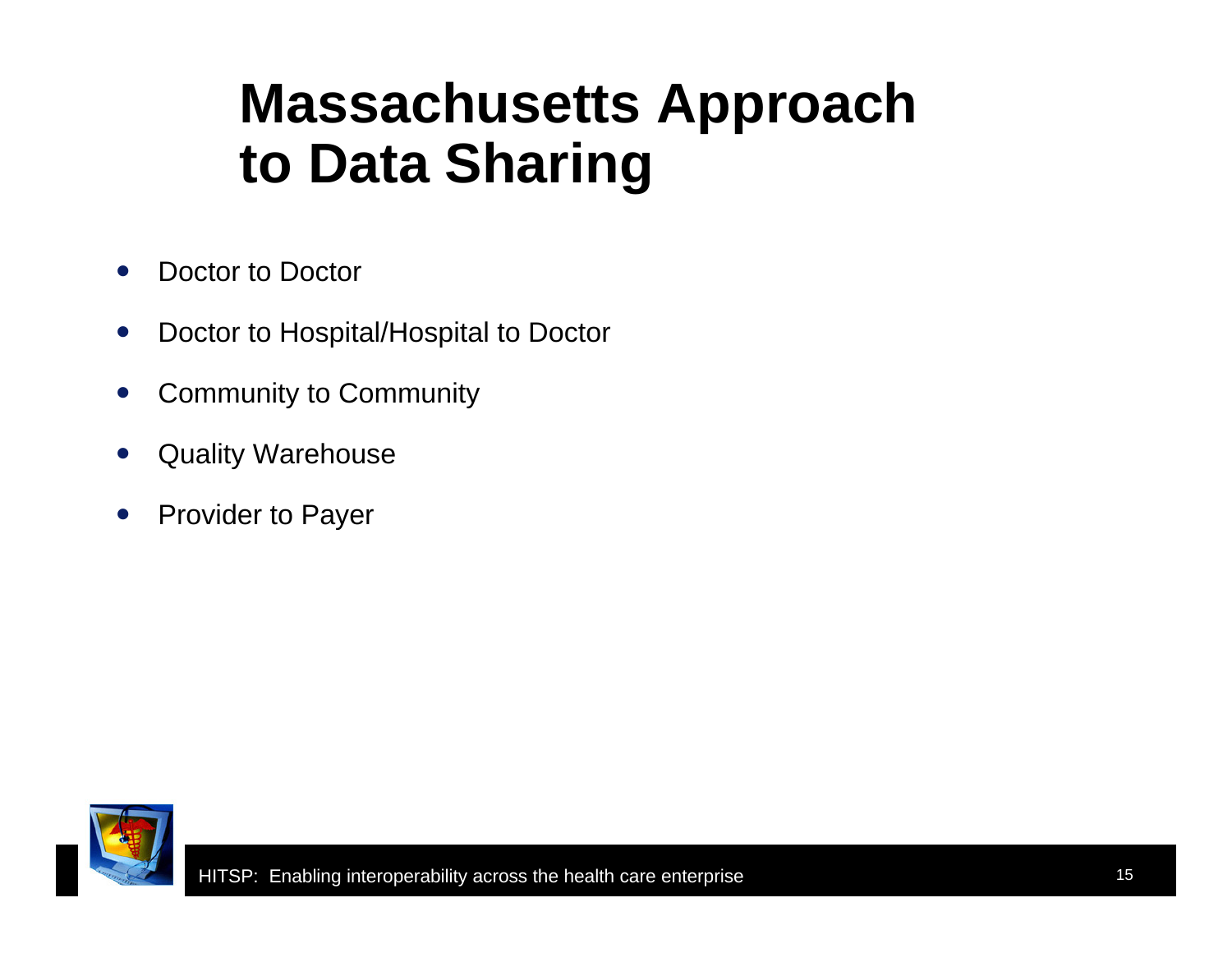#### **HITSP Efforts to support ARRA**

- $\Box$  HITSP is focusing the energies of its volunteers, staff, and leadership on standards and tools mandated by the new statutory requirements.
- U. HITSP's "accepted" products to date will be leveraged to create new streamlined electronically published standards guides organized around the ARRA EHR interoperability requirements.
- H The end result will be much more compact, easy to implement, and flexible implementation guidance which supports the meaningful use of EHRs and protection of privacy.



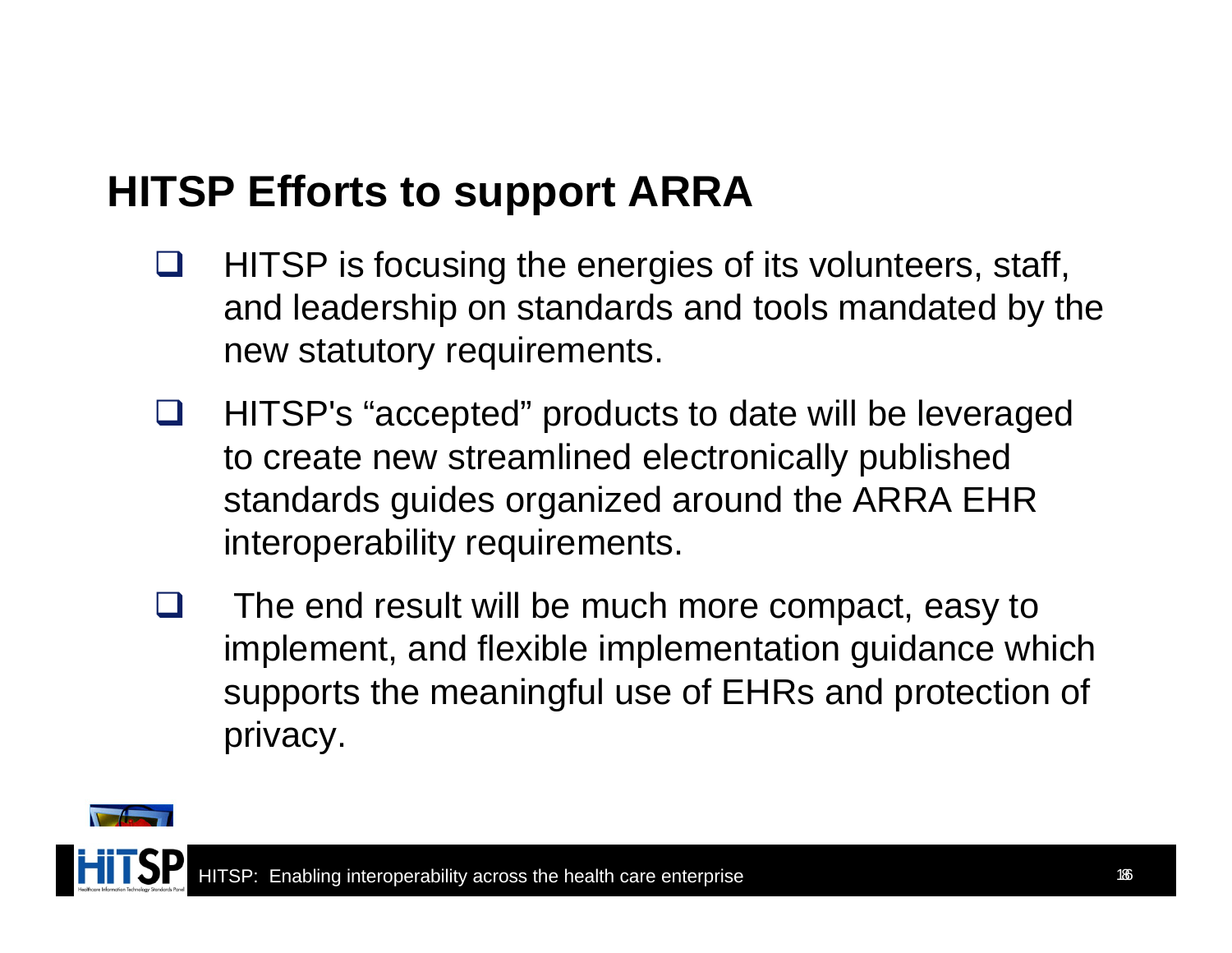## **Team Organization & Governance Summary of Planned Efforts**

- $\Box$  Tiger Teams
	- – ARRA Required Deliverables EHR-Centric "light-weight" IS Security, Privacy, and Infrastructure Service (Suite) Quality Measures project, based on IS06
	- – Supporting Deliverables Exchange Architecture and Harmonization Framework Data Architecture – Data Element, Template, and Value Set
- $\Box$  Needed On-going Efforts
	- –NHIN Collaboration/Support
	- –CCHIT coordination
	- –Test Collaborative
- □ Staff efforts
	- –Existing ISs and associated constructs consistent and in new templates
	- –ARRA gap resolution roadmap aligned with "meaningful use" timeline
	- –Content Publication and Management Infrastructure

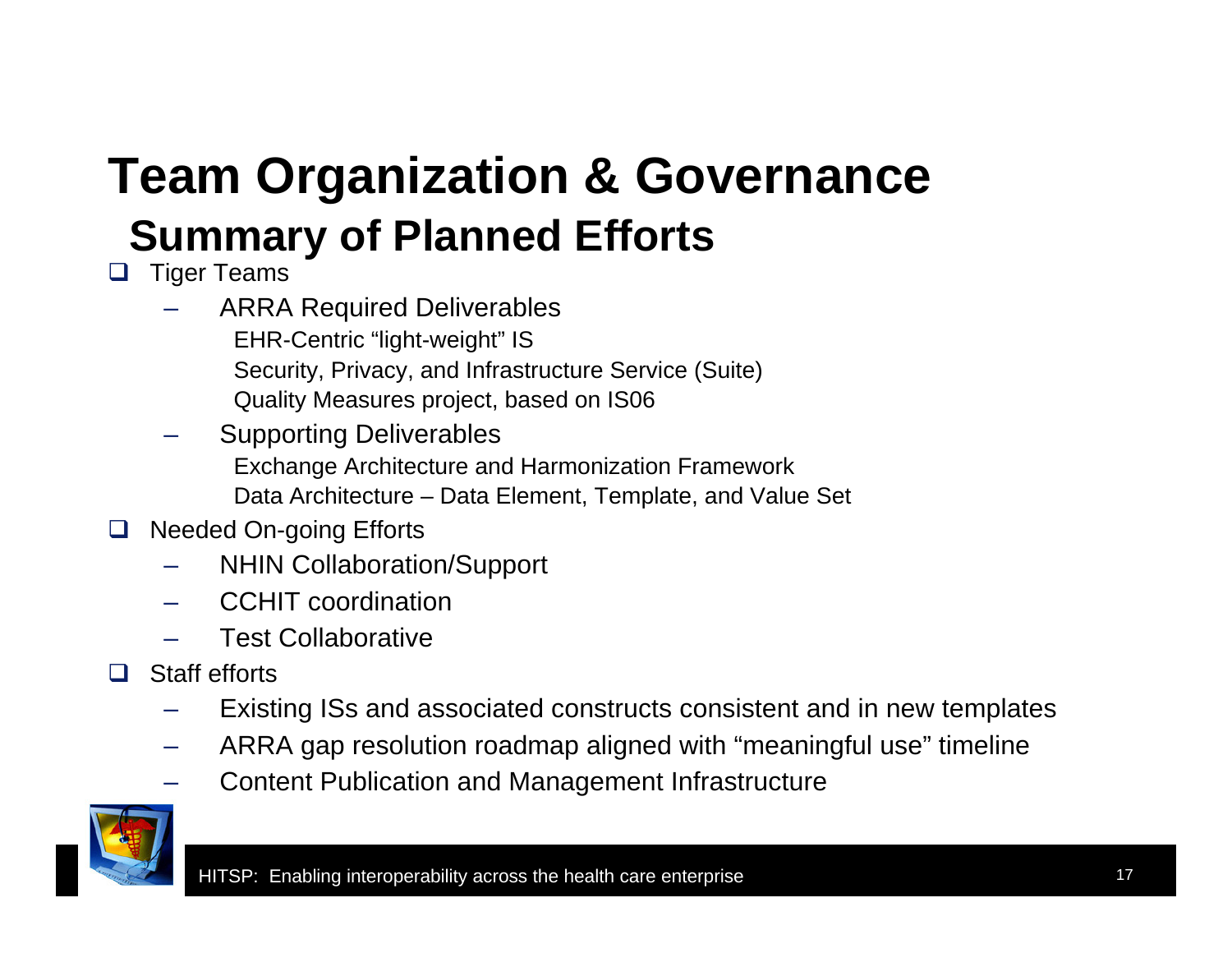### **Summary**

- ⊔ "Meaningful use" encompasses processes and workflow that facilitate improved quality and increased efficiency
- $\Box$  HITEP has identified the needed data types to measure quality and continues working on minimum quality data sets
- $\Box$  HITSP has harmonized the standards needed to support HITEP and meaningful use of EHRs

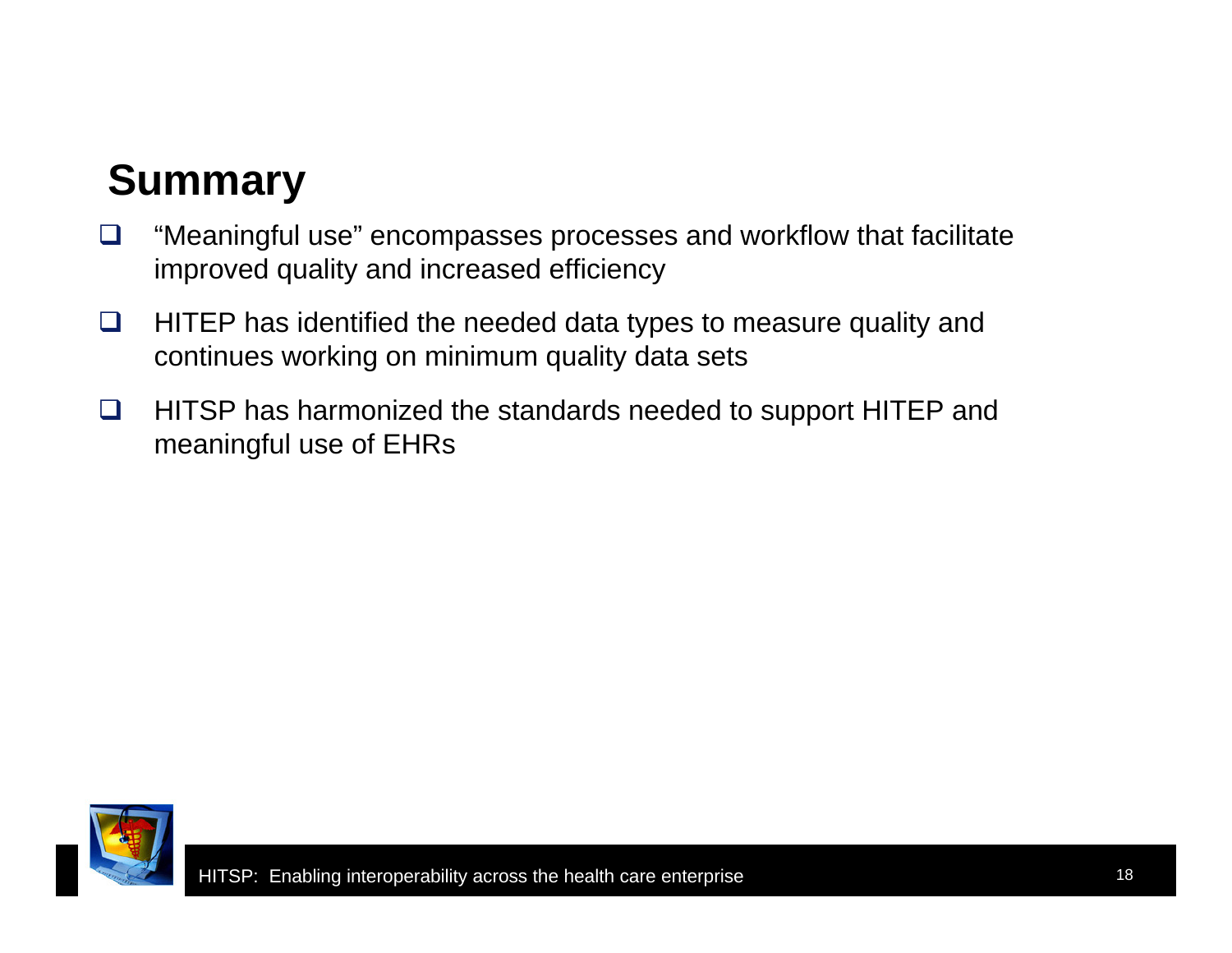#### **HITSP Information Resources**



- $\Box$  Also available on www.hitsp.org
	- News, organizational details and information on upcoming meetings
	- HITSP Public Document Library
	- Interoperability Specifications (ISs) and Executive Summaries
	- Use Cases

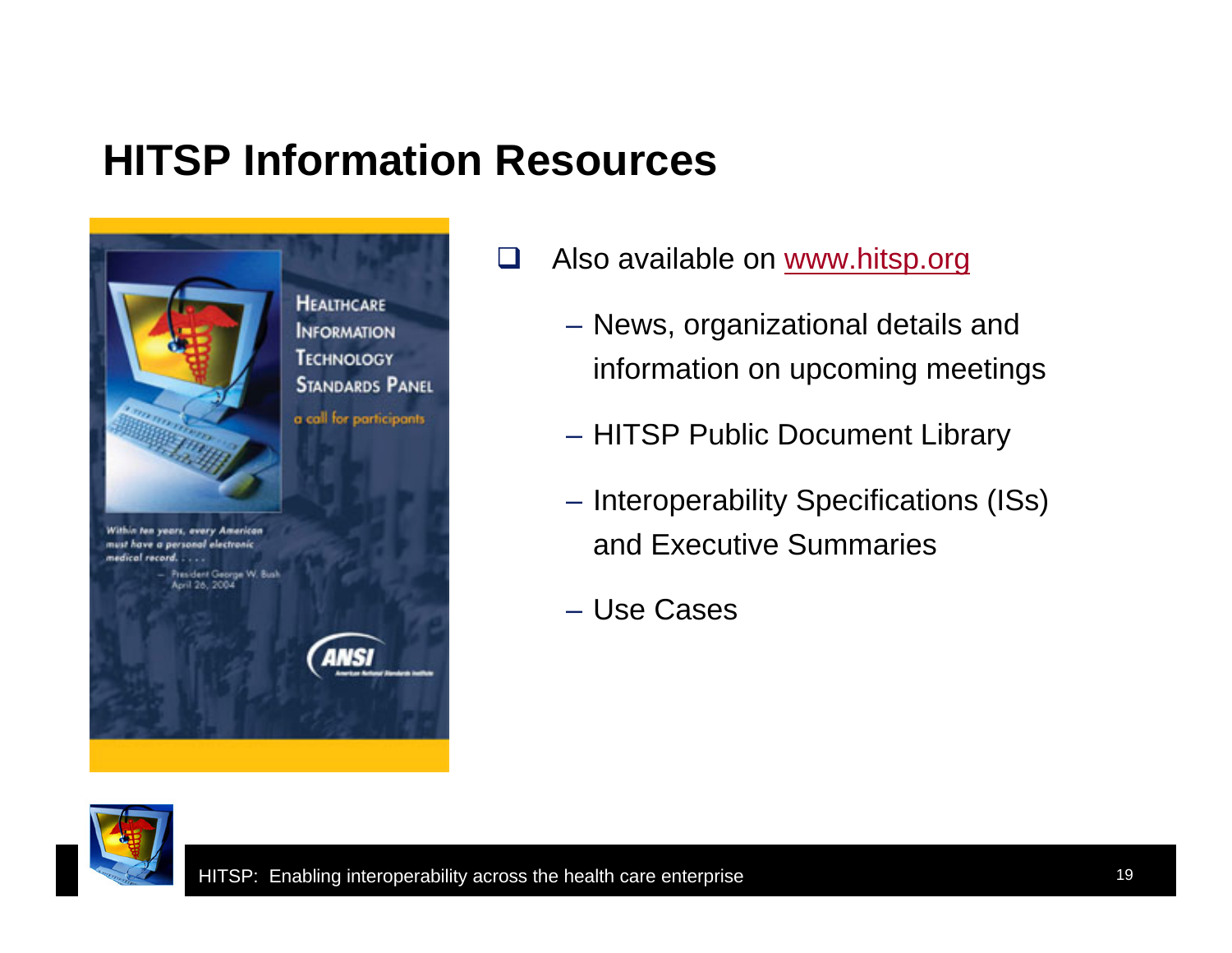

**Join HITSP in developing a safe and secure health information network for the United States.** 

Learn more at **www.hitsp.org** or contact . . .

Michelle Deane, ANSI mmaasdeane@ansi.org

**Re: HITSP, its Board and Coordinating Committees**

Jessica Kant, HIMSS Theresa Wisdom, HIMSS jkant@himss.org twisdom@himss.org

**Re: HITSP Technical Committees**